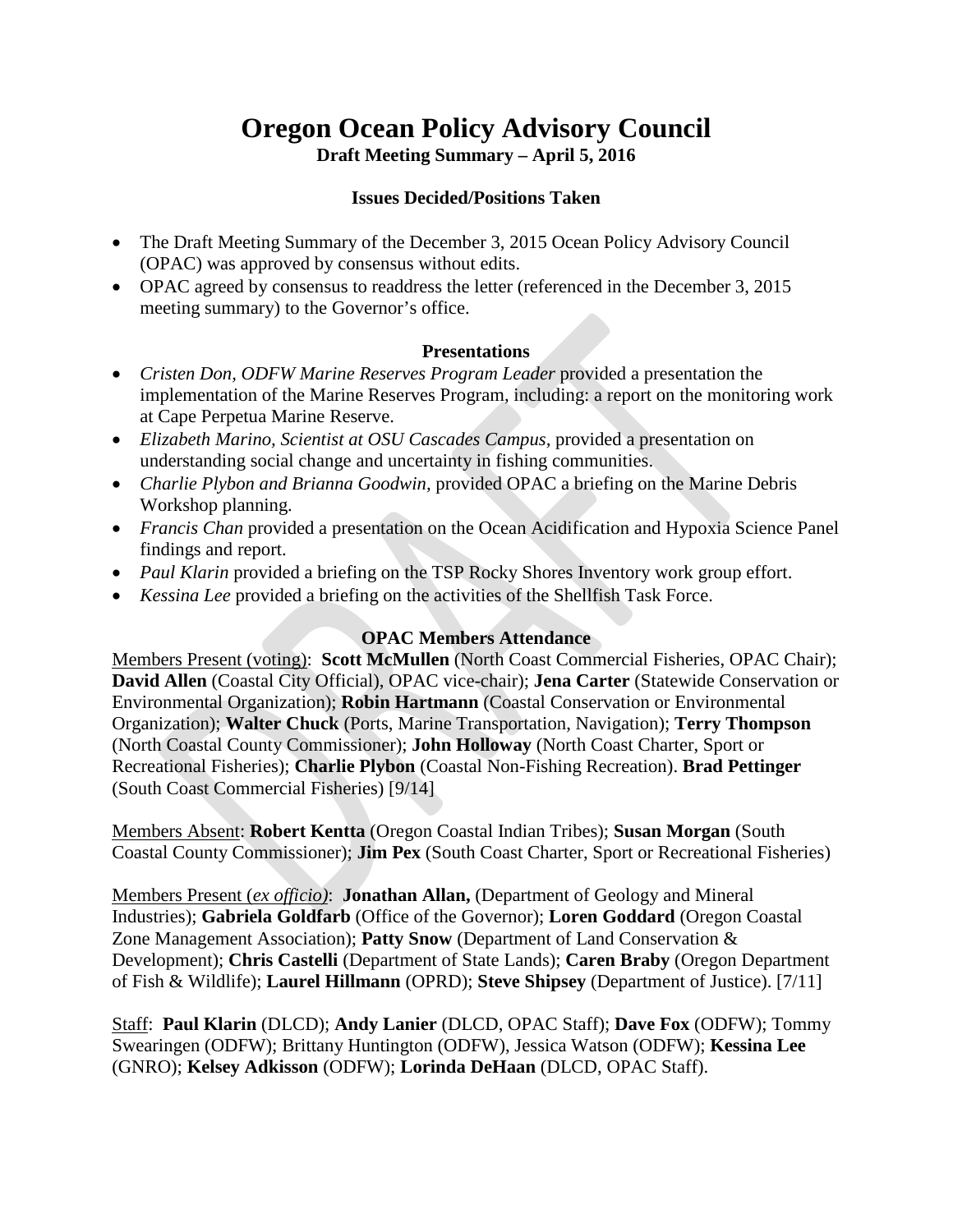## **Public Comment and Attendance**

Public Comment speakers (with affiliation if provided): **Onno Hussing** (Lincoln County); **Paul Englemeyer** (Audubon); **Bob Bailey** (Oregon Shores Conservation Coalition); **David Allen**;

Others in Attendance (with affiliation if provided): **Laura Anderson** (Oregon Ocean Science Trust); **David Gomberg** (Representative, Oregon Ocean Science Trust); **Jim Carlson** (Coast Range Association); **David Brock Smith** (Curry County); **Bruce Koike** (Oregon State University); **John Serra** (Kurt Schrader rep); **Shannon Davis** (The Research Group); **Mark Nystrom** (OCZMA, ASOC), **Arnie Roblan** (Senator)

Acronyms and Initials:

DLCD-Department of Land Conservation and Development; DOGAMI- Oregon Department of Geology and Mineral Industries; DSL- Department of State Lands; OMD – Oregon Military Department; ODFW-Oregon Department of Fish and Wildlife; OPRD-Oregon Department of Parks and Recreation; DOJ – Department of Justice; FACT-Fishermen's Advisory Committee of Tilllamook, WCGA – West Coast Governors Alliance; TNC – The Nature Conservancy

## **Distributed Materials**

- 1. OPAC December 3, 2015 Draft Meeting Summary
- 2. ODFW Marine Reserves Program 2015 Highlights Document
- 3. TSP Rocky Shores Management Strategy Presentation Handout
- 4. Oregon Shores Comments to OPAC
- 5. OPAC OA Ad-hoc Work Group Update
- 6. OAH Science Panel Handout

#### **Additional Resources**

- 1. [Department of Land Conservation and Development Website](http://www.oregon.gov/lcd/Pages/index.aspx) [\(http://www.oregon.gov/lcd/](http://www.oregon.gov/lcd/Pages/index.aspx) )
- 2. [OPAC Website:](http://www.oregon.gov/LCD/OPAC/pages/index.aspx) (http://www.oregon.gov/LCD/OPAC)

#### **Video Index**

| <b>Item</b>                                            | Disc#          |
|--------------------------------------------------------|----------------|
| Welcome and Introductions                              |                |
| Review and Approval of Draft Meeting Summary (Dist 1.) |                |
| Marine Reserve Program Updates                         |                |
| Marine Debris exploratory group update                 | $\overline{2}$ |
| Oregon Ocean Science Trust Discussion                  | $\overline{2}$ |
| <b>Public Comment</b>                                  | 3              |
| Ocean Acidification and Hypoxia Science Panel Update   | 3              |
| <b>Shellfish Task Force Update</b>                     | $\overline{4}$ |
| <b>Resilience Discussion</b>                           | $\overline{4}$ |
| Roundtable updates from Council Members                | 4              |